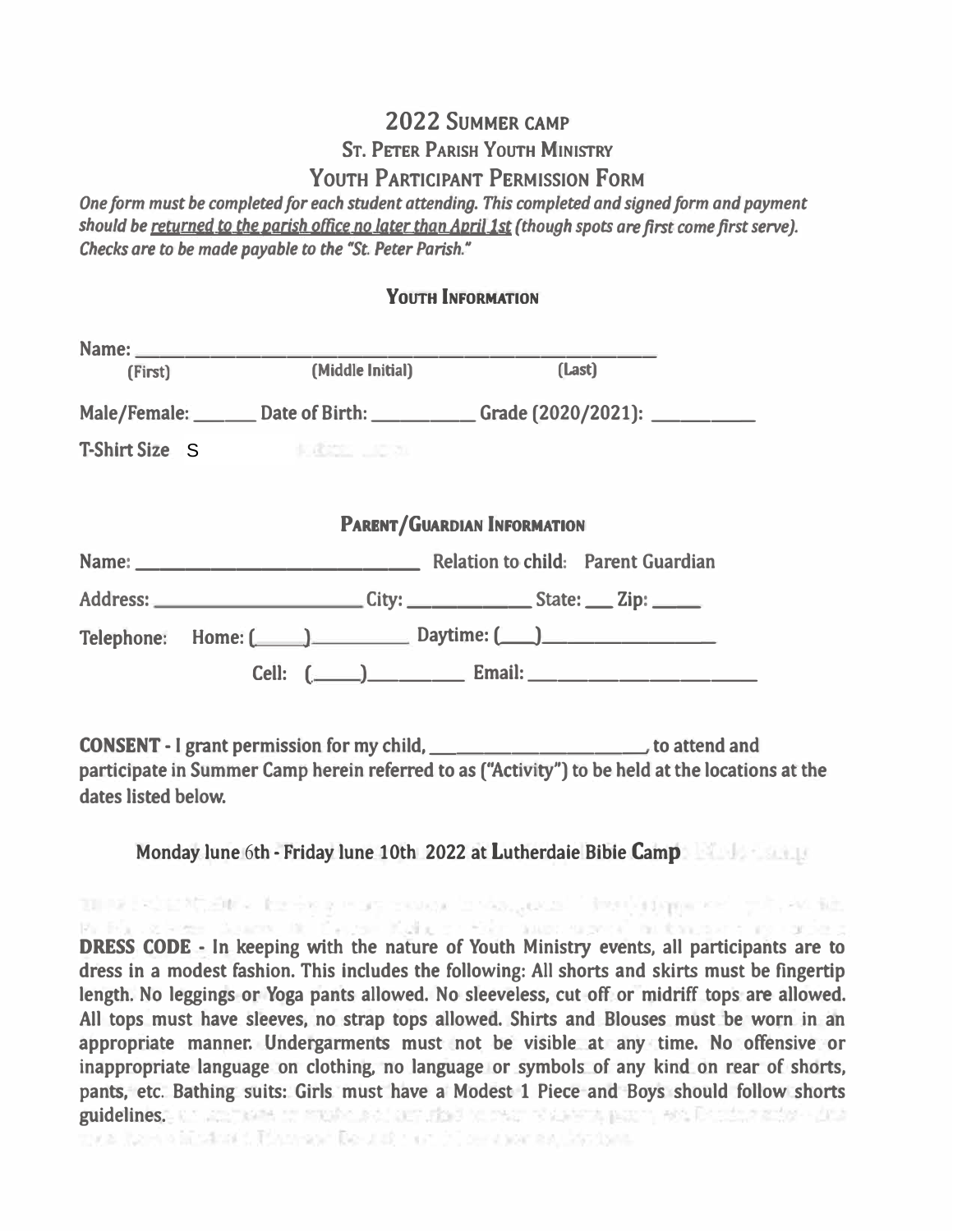FIRST AID / EMERGENCY TREATMENT - I authorize the School, Parish, and Diocese and its employees and volunteers to administer first-aid to my child if deemed necessary and appropriate to preserve the life, limb or well-being of my child. I authorize the Parish, School, and Diocese to contact and engage medical personnel and arrange for emergency treatment of my child, including transportation for medical, dental, surgical or hospital care or diagnosis, and I consent to that treatment for my child. I agree that I am financially responsible for such medical treatment.

ғ6

**STUDENT COOPERATION** - My child agrees to abide by all the rules of aforementioned Activity and to obey the staff in charge of this Activity. The Parish, School, and Diocese will not be liable for my child's failure to cooperate and/or to abide by the rules. Any infraction of the rules may result in the immediate dismissal of my child from the Activity at my expense and without refund to me of the costs paid for the Activity.

**CODE OF CONDUCT** - *Camp Attendees agree to the following:* Project an image of Christian consideration, sensitivity, and respect to everyone and to the property around them through language, dress, and behavior. Refrain from inappropriate touching and verbal harassment. Respect other persons and/or property. Refrain from actions that could result in injury and/or damage to property. Adhere to stated curfew. Be aware of noise levels in sleeping areas, especially later in the evening. Maintain the spirit of the camp. Report problems of any kind to a trusted adult member of the retreat team. Camp Attendees agree to not: (Diocese & Sponsors have "zero tolerence") Possess weapons or fireworks of any kind. Purchase, possess, consume, or distribute alcohol. Purchase, possess, consume, or distribute illegal drugs or tobacco products. Engage in any form of sexual activity or peer sexual harassment. Use profanity, degrading language of any kind. Visit or gather in sleeping areas of the opposite gender

Parent/Guardian: I agree to instruct my child to abide by all rules and regulations as outlined in the Participant Code of Conduct (the "Code"). I understand that it is my duty to review the "Code" (above) and to have reviewed it and explained it to my child prior to signing this waiver. I agree that if my child fails to abide in any way by the Code, that my child can be dismissed from the camp and sent home immediately at my expense for the immediate transportation home with no right of reimbursement or refund for any amount in connection therewith from the Camp, et al., Sponsor et al., Diocese et al.

Initials of Parent/Guardian:

**Youth:** As a participant in the camp, I understand and agree to conform to the Code. I also understand and agree that my parent/guardian will be notified at the time of any infractions requiring my dismissal from the retreat and that I will be sent home at my parent's/guardian's expense. Among other things, being found with any alcoholic beverages, drugs, tobacco or weapons is cause for automatic dismissal from the Camp.

Initials of Youth: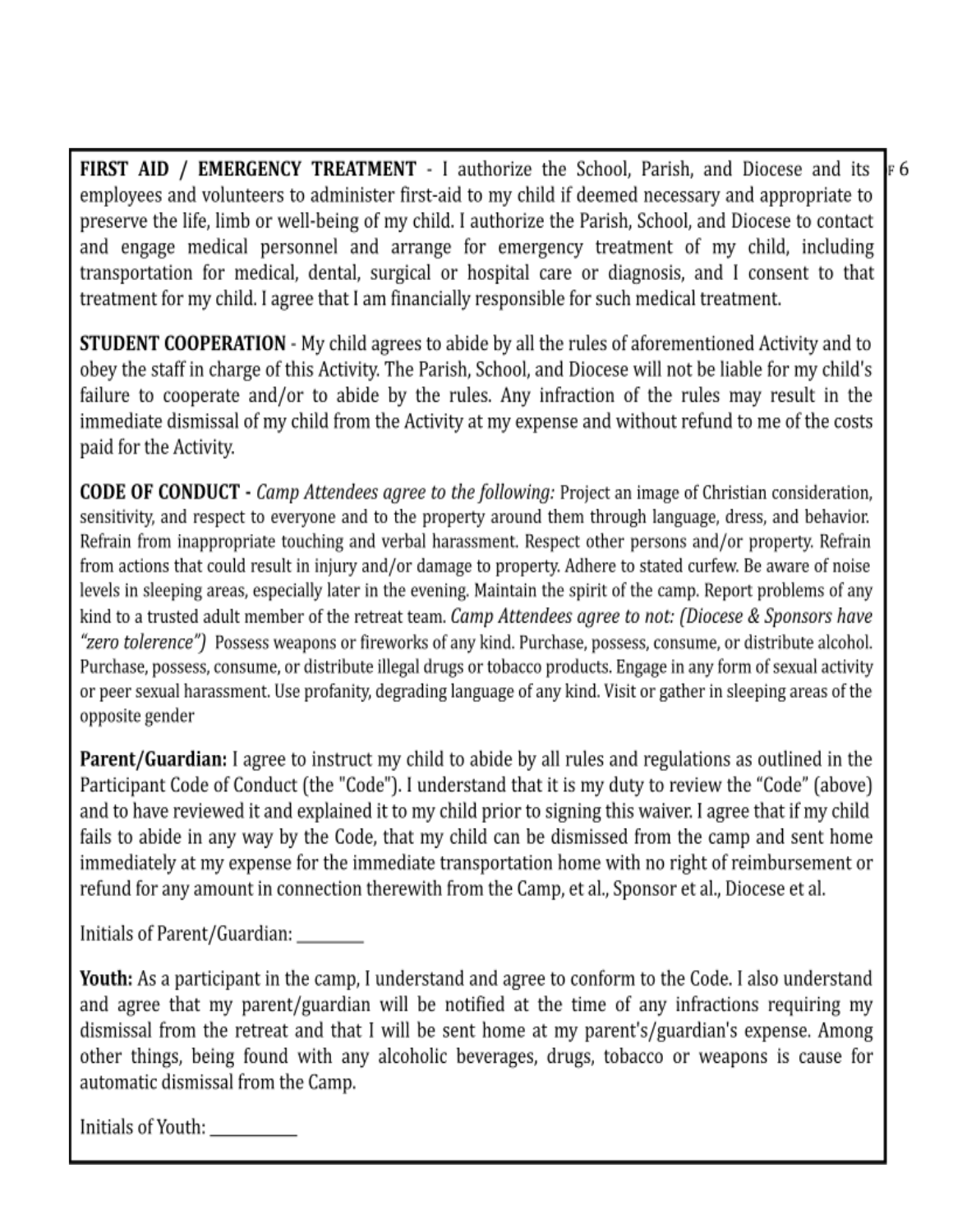**PERMISSION TO USE IMAGE & LIKENESS** - I acknowledge that I am aware that representatives of  $\mathbf{6}$ **the Parish and/or the Diocese of Rockfrd intend to document this Activity through [ but not limited to] video, audio, photo and printed word, including its travels and activities, and may use images and quotes fom the Activity in promotional materials. I hereby grant the Parish and/or the Diocese of**  Rockford permission to use my own and/or my child's image and likeness in any television broadcast, photograph, video, internet site, audio-recording, and in any and all of its publications, including website entries (collectively "promotional materials") without payment or any other consideration. I understand and agree that these promotional materials will become the property of the Parish and/or the Diocese of Rockford and will not be returned. I hereby irrevocably authorize **the Parish and/or the Diocese of Rockford to edit, alter, copy, exhibit, publish or distribute my child's**  image or likeness for purposes of publicizing or promoting the Parish and/or the Diocese of Rockford programs or for any other lawful purpose. In addition, I waive the right to inspect or **approve the fnished product, including written or electronic copy, wherein my child's likeness**  appears. Additionally, I waive any right to royalties or other compensation arising or related to the **use** of the promotional materials. I hereby hold harmless and release and forever discharge the Parish and/or the Diocese of Rockford from all claims, demands, and causes of action which I, my **heirs, representatives, executors, administrators, or any other persons acting on my behalf, my child's behalf, or on behalf of my estate have or may have by reason of this authorization.** 

**RELEASE** - I hereby release and discharge The Diocese of Rockford and its Bishop, and the Parish and School, and the officers, directors, employees, and volunteers of same, from all claims for personal injuries or property damage that I or my child may suffer while my child is attending and/or participating in the Activity, unless the injuries or damage resulted from willful misconduct of the Diocese, the Parish, the School or its employees. If I have provided medication for my child to take during this Activity, I hereby release and discharge The Diocese of Rockford and its Bishop, and **the Parish and School, and the officers, directors, employees, and volunteers of same, from all claims**  for personal injuries or property damage that I or my child may suffer as a result of the **administration of or lack of administration of or assistance in or lack of assistance in the**  administration of said medication to my child, whether by my child and/or an adult employee and/or an adult volunteer; unless the injuries or damage resulted from willful misconduct of the **Diocese, the Parish, the School or its employees.** 

| Date: $\frac{1}{\sqrt{1-\frac{1}{2}} \cdot \frac{1}{2}}$ |
|----------------------------------------------------------|
|                                                          |
|                                                          |
|                                                          |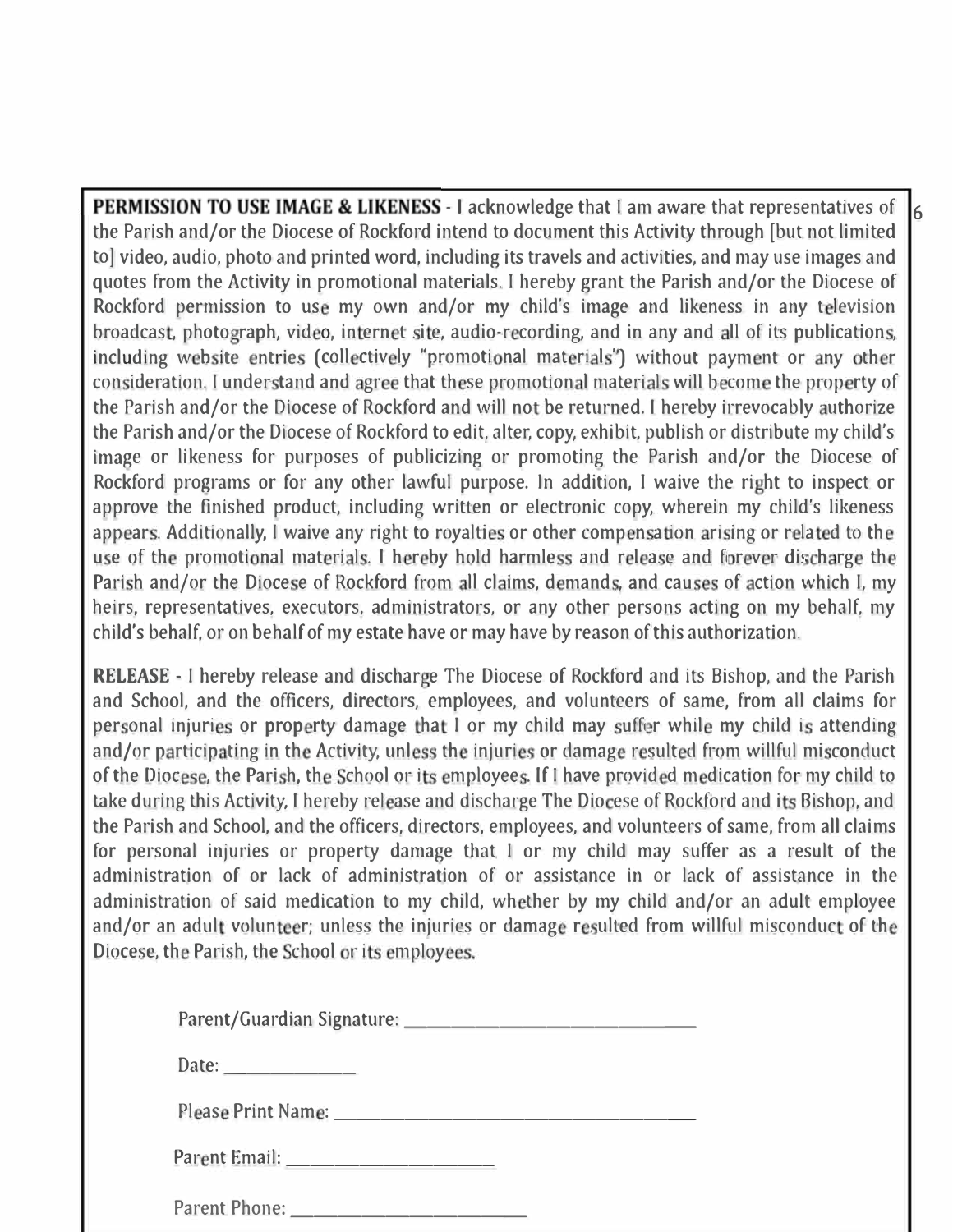**PARTICIPANT PERMISSION FORM** 

Lutherdale

|    | Participant Name (Print)                                                                                                                                                                                                                                                                                                                                                                                             |                 |
|----|----------------------------------------------------------------------------------------------------------------------------------------------------------------------------------------------------------------------------------------------------------------------------------------------------------------------------------------------------------------------------------------------------------------------|-----------------|
|    |                                                                                                                                                                                                                                                                                                                                                                                                                      |                 |
|    | 1. Parent/Guardian Consent I hereby certify that I give permission for my child to participate in a program at                                                                                                                                                                                                                                                                                                       |                 |
|    | Lutherdale; be transported to and from all camp activities, emergency situations, outings and field trips on and off<br>Lutherdale grounds, except as noted.                                                                                                                                                                                                                                                         |                 |
|    | Exceptions_<br><u> 1989 - Johann Stoff, amerikansk politiker (d. 1989)</u>                                                                                                                                                                                                                                                                                                                                           | Initials        |
|    | 2. Camp Activities I give permission for my child to participate in the Eagle's Nest Adventure Center at Lutherdale.<br>This includes the low challenge course, high challenge course, climbing tower, zip line, archery, and waterfront<br>activities.                                                                                                                                                              |                 |
|    |                                                                                                                                                                                                                                                                                                                                                                                                                      | <b>Initials</b> |
| 3. | Media Release I give my permission for photographs and/or video images of my child to be used in future<br>Lutherdale promotional materials (print publications, website, and social media). Lutherdale will not include names or<br>identifying information to any pictures of participants posted in our promotional materials without direct contact and<br>written documentation of guardian permission on file. |                 |
|    |                                                                                                                                                                                                                                                                                                                                                                                                                      | Initials_____   |
|    | 4. Liability Release In consideration of acceptance to Lutherdale Bible Camp, I indemnify and hold harmless Lutherdale<br>Bible Camp, its owners, agents, associates, and staff from any and all liability, claims, damage, injury, exposure to                                                                                                                                                                      |                 |
|    | contagious conditions such as COVID-19, or illness sustained by my child.                                                                                                                                                                                                                                                                                                                                            | <b>Initials</b> |
| 5. | Exposure Notification I will notify the Camp Office (262) 742-2342 if I become aware that my child was exposed<br>to or may have contracted a contagious condition prior to arriving at Lutherdale or up to 7 days after departing<br>Lutherdale.                                                                                                                                                                    |                 |
|    |                                                                                                                                                                                                                                                                                                                                                                                                                      | Initials______  |
|    |                                                                                                                                                                                                                                                                                                                                                                                                                      |                 |
|    |                                                                                                                                                                                                                                                                                                                                                                                                                      |                 |
|    | Parent/Guardian Full Name (Print) Name (2008) 2014 12:30 12:30 12:30 12:30 12:30 12:30 12:30 12:30 12:30 12:30                                                                                                                                                                                                                                                                                                       |                 |
|    |                                                                                                                                                                                                                                                                                                                                                                                                                      |                 |
|    |                                                                                                                                                                                                                                                                                                                                                                                                                      |                 |

Lutherdale, N7891 US Hwy 12, Elkhorn, WI 53121 | (262) 742-2352 | info@lutherdale.org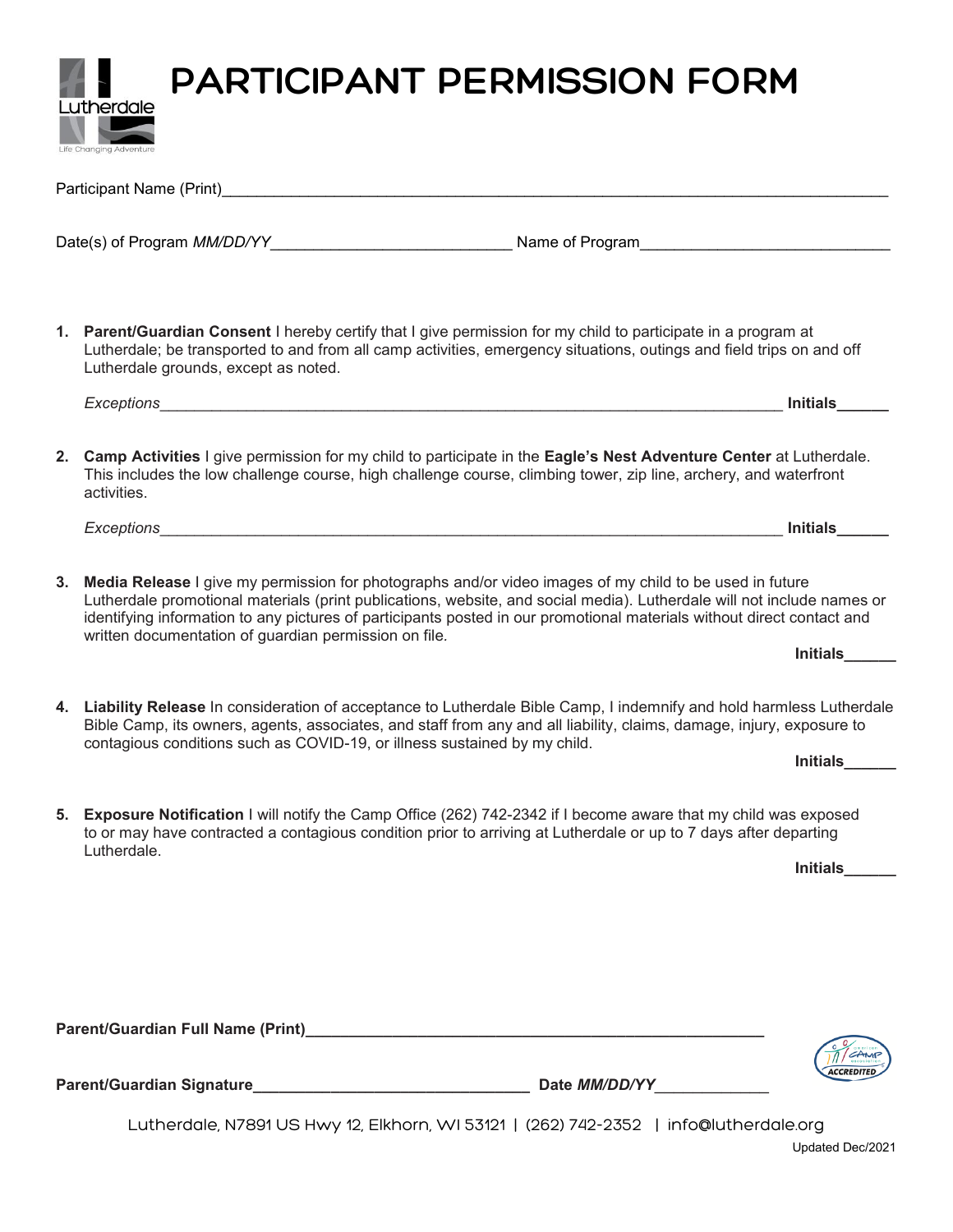|                                    |                      | <b>Summer Camp - Medical Form</b>        |          |                                  |          |          |
|------------------------------------|----------------------|------------------------------------------|----------|----------------------------------|----------|----------|
|                                    | <b>Child Details</b> |                                          |          | <b>Emergency Contact Details</b> |          |          |
| <b>Child's Name:</b>               |                      | Name:                                    |          |                                  |          |          |
| <b>Birthdate:</b>                  |                      | <b>Relationship:</b>                     |          |                                  |          |          |
| Parish:                            |                      | Phone:                                   |          |                                  |          |          |
| To be completed by Parent/Guardian |                      | To be completed by Nurse/Adult Volunteer |          |                                  |          |          |
| Medication:                        |                      | <b>Date</b>                              | 06-07-21 | 06-08-21                         | 06-09-21 | 06-10-21 |
| Dose:                              |                      | <b>Breakfast</b>                         |          |                                  |          |          |
| Schedule:                          |                      | Lunch                                    |          |                                  |          |          |
|                                    |                      | <b>Dinner</b>                            |          |                                  |          |          |
| Notes:                             |                      | <b>Bedtime</b>                           |          |                                  |          |          |
| Medication:                        |                      | <b>Date</b>                              | 06-07-21 | 06-08-21                         | 06-09-21 | 06-10-21 |
| Dose:                              |                      | <b>Breakfast</b>                         |          |                                  |          |          |
| Schedule:                          |                      | Lunch                                    |          |                                  |          |          |
|                                    |                      | <b>Dinner</b>                            |          |                                  |          |          |
| Notes:                             |                      | <b>Bedtime</b>                           |          |                                  |          |          |
| Medication:                        |                      | <b>Date</b>                              | 06-07-21 | 06-08-21                         | 06-09-21 | 06-10-21 |
| Dose:                              |                      | <b>Breakfast</b>                         |          |                                  |          |          |
| Schedule:                          |                      | Lunch                                    |          |                                  |          |          |
|                                    |                      | <b>Dinner</b>                            |          |                                  |          |          |
| Notes:                             |                      | <b>Bedtime</b>                           |          |                                  |          |          |
|                                    |                      |                                          |          |                                  |          |          |
| <b>Medication:</b>                 |                      | <b>Date</b>                              | 06-07-21 | 06-08-21                         | 06-09-21 | 06-10-21 |
| Dose:                              |                      | <b>Breakfast</b>                         |          |                                  |          |          |
| Schedule:                          |                      | Lunch                                    |          |                                  |          |          |
| Notes:                             |                      | <b>Dinner</b>                            |          |                                  |          |          |
|                                    |                      | <b>Bedtime</b>                           |          |                                  |          |          |

**Nurse's Signature:**

1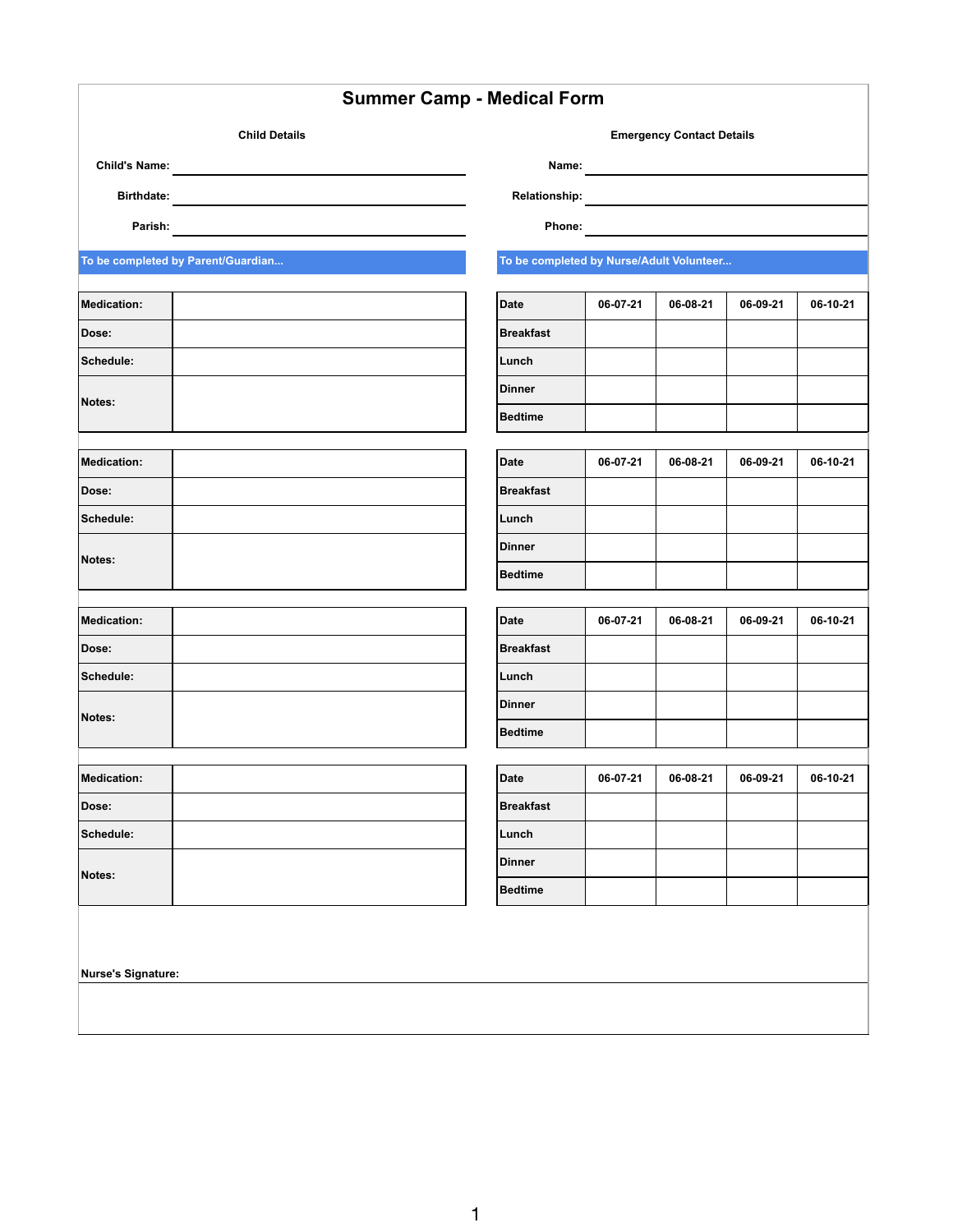| <b>Allergies &amp; Health Conditions</b>                                                                                                                                                                                     |
|------------------------------------------------------------------------------------------------------------------------------------------------------------------------------------------------------------------------------|
|                                                                                                                                                                                                                              |
|                                                                                                                                                                                                                              |
|                                                                                                                                                                                                                              |
|                                                                                                                                                                                                                              |
|                                                                                                                                                                                                                              |
|                                                                                                                                                                                                                              |
|                                                                                                                                                                                                                              |
|                                                                                                                                                                                                                              |
|                                                                                                                                                                                                                              |
|                                                                                                                                                                                                                              |
|                                                                                                                                                                                                                              |
|                                                                                                                                                                                                                              |
| Physician Name & Contact Information:                                                                                                                                                                                        |
|                                                                                                                                                                                                                              |
|                                                                                                                                                                                                                              |
|                                                                                                                                                                                                                              |
|                                                                                                                                                                                                                              |
| Parents, regarding non-prescription medication, please check ONE:                                                                                                                                                            |
| I give permission to the SVMR CMP Parishes to administer non-prescription medications to my child.                                                                                                                           |
| I want to be informed by phone call before any non-prescription medication is given to my child.                                                                                                                             |
|                                                                                                                                                                                                                              |
| I do NOT give permission for any non-prescription medications to be given to my child.                                                                                                                                       |
|                                                                                                                                                                                                                              |
| <b>Administration of Medication &amp; Release:</b>                                                                                                                                                                           |
|                                                                                                                                                                                                                              |
| If my child needs to take prescription or non-prescription medication during this Activity, I have provided the medication in its original container. I give                                                                 |
| permission to an adult employee or adult volunteer to administer the medication or assist in the administration of the medication to my child in the dosage                                                                  |
| prescribed by the prescription or, for non-prescription medication, the dosage recommended on the container by the manufacturer. If there are explicit<br>instructions for this medication, I have stated them on this form. |
|                                                                                                                                                                                                                              |
|                                                                                                                                                                                                                              |
|                                                                                                                                                                                                                              |
| <b>Parent Signature:</b><br>Date:                                                                                                                                                                                            |
|                                                                                                                                                                                                                              |
|                                                                                                                                                                                                                              |
|                                                                                                                                                                                                                              |
| Nurse's Notes (for Nurse's use only):                                                                                                                                                                                        |
|                                                                                                                                                                                                                              |
|                                                                                                                                                                                                                              |
|                                                                                                                                                                                                                              |
|                                                                                                                                                                                                                              |
|                                                                                                                                                                                                                              |
|                                                                                                                                                                                                                              |
|                                                                                                                                                                                                                              |
|                                                                                                                                                                                                                              |
|                                                                                                                                                                                                                              |
|                                                                                                                                                                                                                              |

÷.